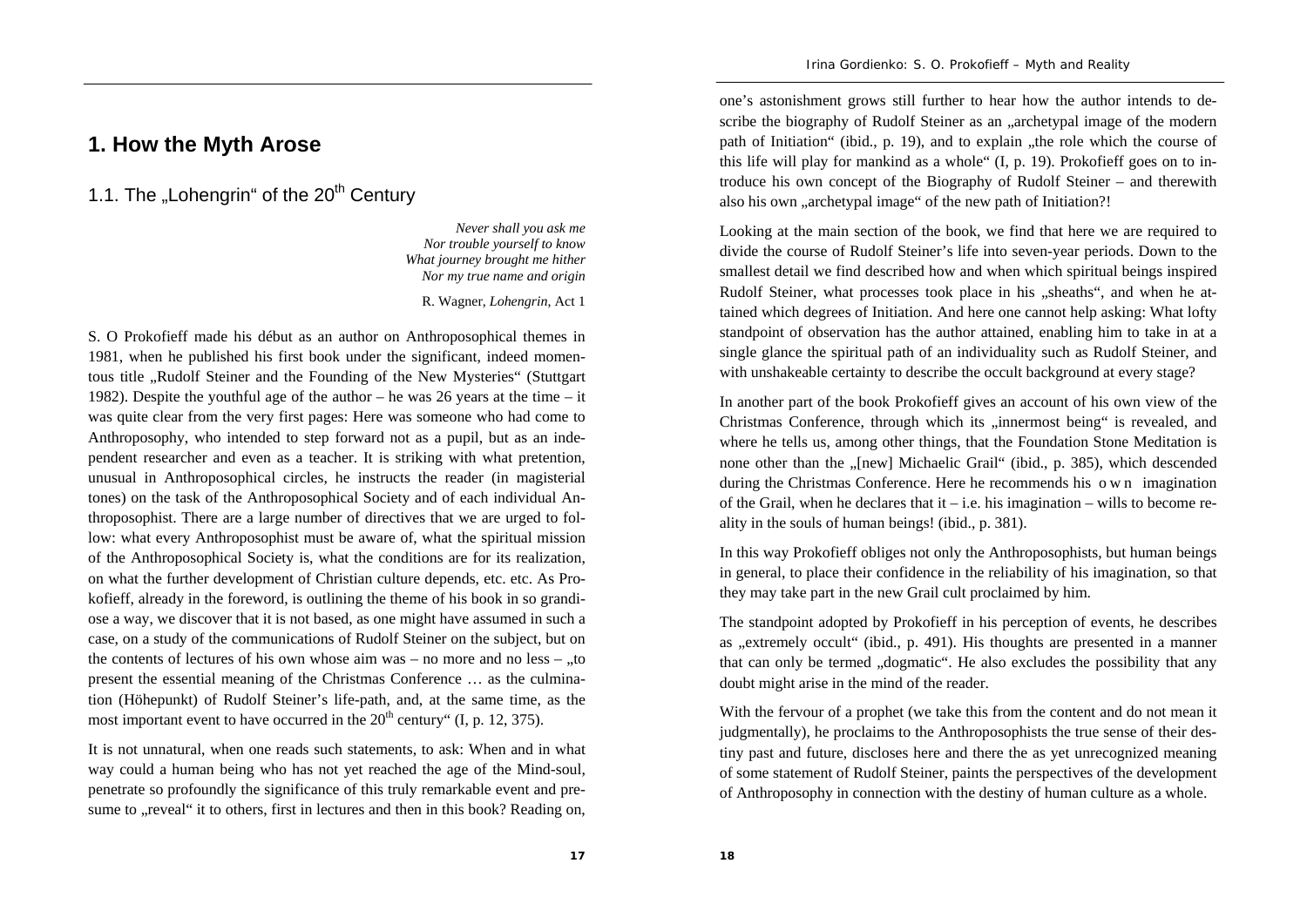The tendencies indicated here are carried further in other works of Prokofieff. In every one of them he pretends to be in possession of the absolute, allembracing standpoint, and tirelessly astounds the reader with ever new occult communications, though without informing us of their source or explaining how to gain access to them ourselves.

Thus, in ., The Cycle of the Year as a Path of Initiation" (II), which was written shortly after "The Founding"...", he describes to us what happened to the etherbody of Rudolf Steiner after his physical death, and what is supposed to happen to this ether-body in the course of the  $20<sup>th</sup>$  century (II, p. 259). Proceeding from this he confronts the Anthroposophists with an urgent and [most important] task (II, p. 259 [p. 266]). But how could we take on such a task, or fulfil it, if – we repeat – we do not know how he became aware of these particulars regarding the destiny of Rudolf Steiner after his death?

In Ch. 5 of the same book the reader can find a pointer to the sources of Prokofieff's insights, when he elaborates his view of the events in Palestine and the deeds of the Nathan Soul. He sums up as follows: "This is the [total picture] of these events from the [standpoint of the] Cosmos" (II, p. 188 [p. 196]). How is it possible for the Cosmos which, following Rudolf Steiner's indications, consists of a multiplicity of different spiritual beings – who, according to their position engage in conflict with one another – to arrive at a unified standpoint? – As no answer to this is to be found in Prokofieff's book, we have no alternative but to seek it ourselves. Whatever the case may be: this Cosmos has revealed itself to Prokofieff. And of course one who surveys events from so lofty a standpoint and gives communications concerning the destiny of great initiates after their death, is all the more qualified to make statements about the tasks of ordinary Anthroposophists. Such is the logic of the book.

In the book on Russia . The Spiritual Origins of Eastern Europe and the Future Mysteries of the Holy Grail" (Dornach 1989; IV) Prokofieff takes it upon himself , to explain "the meaning of Russian history , from [the highest and at the same time most spiritual standpoint, namely] from the standpoint of the allencompassing powers of World-Karma" (ibid., p. 372 [p. 348]). What kind of beings these powers are Prokofieff does not tell us, but the reader who is prepared for the author's exposition will probably not be surprised to learn that the standpoint of these powers is known to him. The question has to be asked: How does the author know what is the "highest" and the "most spiritual"? – This

*Irina Gordienko: S. O. Prokofieff – Myth and Reality*

would require the ability to permeate the spiritual cosmos with one's Iconsciousness, the ability to assume the standpoint of the Creator Himself. Were this feasible we would have readily concurred if Prokofieff had gone on to inform us what tasks, , the higher guiding powers of Earth evolution "had to fulfil, and at what point in time (ibid., p. 383), without asking, of course, how he came to know that as well.

On what familiar terms Prokofieff stands with the exalted spiritual beings is illustrated in the following statement: "The leading spirit of esoteric Christianity" made the decision, at the time when the Spirits of Form were preparing to let their forces flow into a  $11$  human souls around the year 1250, [as an extremely rare exception] to make public a part of the secret knowledge concerning the Mysteries of the Grail" (ibid., p. 109 [p. 105]). So that is how things stand! If a man carries the responsibility for everything that he writes and publishes, then what he writes must be transparent – we can therefore do no other than accept that Prokofieff knows exactly what decision was taken by the spiritual being in question at what point in time; he knows also what activity the Spirits of Form were engaged in at that time. He also knows that someone asked this spiritual being for permission, which was granted, but as an extremely rare exception, from which we conclude that Prokofieff knows the rules normally followed by this spiritual being, and also the exceptions which it sometimes allows. It is also clear that Prokofieff knows who puts the intentions of this spirit into effect on the Earth, and in what way. On p. 103 he writes: "In the strictly-hidden (but accessible to him) circles of esoteric Christianity the decision is taken to make public some of the secrets of the Grail Mysteries in the form of an exoteric legend."

Here one might add that the reader, in connection with the Grail theme brought up by Prokofieff, can learn of further sensational discoveries made by the author. He tells us, for example, that the Russian church cupola corresponds to an astral imagination of the Grail Cup (ibid., p. 71). He refers us here to Rudolf Steiner, who explained that all processes in the astral world occur in mirrored form. Prokofieff concludes from this: In order to obtain an astral imagination of the Cup, it is enough to turn it upside-down! – Prokofieff draws his idea of the cupola as an inverted Grail Cup, from a source known to us, but which he does not mention. This is an article by Nikolai Belotsvyetov about the Russian Grail, which Prokofieff read before the book in question was written. It is also interesting to note that Belotsvyetov was a friend and ardent disciple of Valentin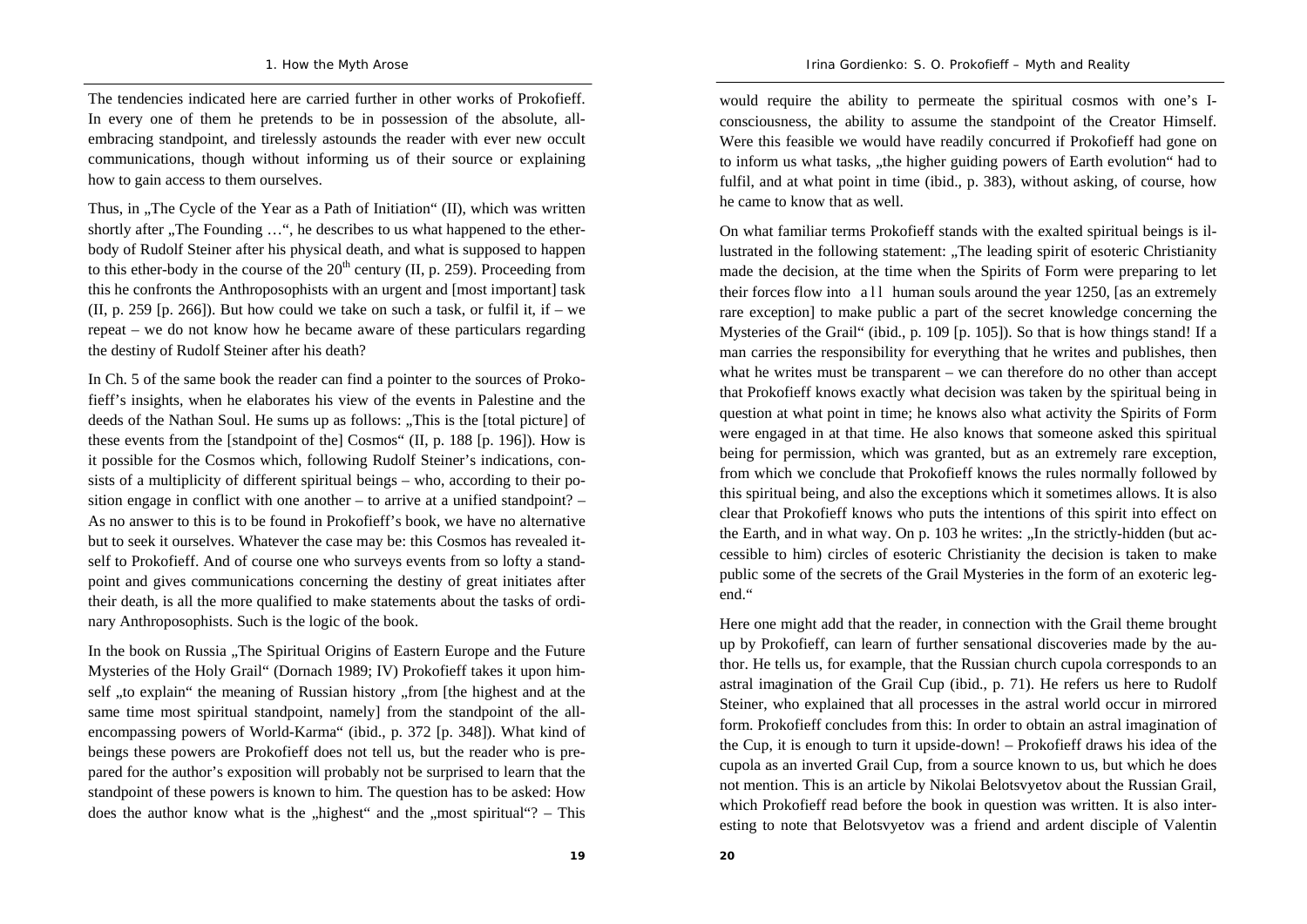Tomberg, whom Prokofieff has vehemently criticized in recent years. The question arises: How did Belotsvyetov come to grasp the significance of the cupola from of the Orthodox churches? – But as he himself admits – it just seemed to him to be so! And Prokofieff's grounds are shakier still.

The comparison of the cupola with a cup is a harmless and at the same time unscientific expression of artistic liberty; more serious are a number of other assertions of Prokofieff concerning the Grail theme. Thus he writes: ..... many of these elected living dead (referring to the chosen souls of the dead as guardians of the Holy Grail) … [were] incarnated in their former life within the Eastern Slavic people" (ibid., p. 100). One such guardian Prokofieff claims to be Count Yuri Vzevolodovich, whose after-death experience he describes. Already during his lifetime, Prokofieff says, "this Count had, together with his uncle Andrei Bogolyubsky, placed his sheaths at the disposal of Grail knights so that they could work through these Russian nobles" (ibid., p. 101-103).

One gains the impression that Prokofieff is initiated not only into the destiny of individuals, but also into the Mysteries of the Grail. He tells us that  $\mu$  in the Grail Mysteries there are as it were three circles to be distinguished in the spiritual worlds", and gives an exact description of these groups; he also points to concrete individuals who have belonged to this or that group (p. 101), but forgets, here too, to reveal the sources of his information.

Some readers will think, perhaps, that we are falling into an ironical tone. In reality we are merely trying not to lose our sense of humour in the face of what some people allow themselves in their handling of the precious heritage of Rudolf Steiner.

Prokofieff positively asks us to see in him the returning Lohengrin (mention of whose name is clearly not accidental), and thus to believe his every word and recognize him as a spiritual leader; but the essential point is that we are never allowed to ask about his  $\Box$  name and origin " – i.e. the source of his occult knowledge, which is seemingly boundless.

Now a further example to add to our revelations. Here too we do not believe in a miraculous spate of coincidences or acts of Providence, but recognize Prokofieff's intention at the place where – citing a conversation of Rudolf Steiner with Count L. Polzer-Hoditz – he describes in what way Rudolf Steiner intended to set up an esoteric school founded on the Christmas Conference. And

then it emerges that this institution corresponds exactly to what Prokofieff – without indicating the source – has described earlier as Grail Mysteries in the spiritual world (ibid., p. 102, 478).

In spite of this, he concludes that the esoteric school is intended as a  $\ldots$  mirror reflection", in the Earthly realm, of the Grail Mysteries. This assertion is not new, as already in the  $1<sup>st</sup>$  book the "Foundation Stone" was said to be the new Grail! As Prokofieff does not reckon with a good memory on the reader's part, he himself emphasizes this amazing correspondence in the occult facts brought forward by him and gives the following reference: Concerning the Christmas Foundation of 1923-24 as a contemporary revelation of the Grail Mysteries on Earth, see – "Rudolf Steiner and the Founding of the New Mysteries" Part III (ibid., p. 478).

In the book on Russia Prokofieff discloses further, hitherto unknown, occult facts, in some cases saying nothing of the sources (meaning very likely that they are his own), and in others proceeding in a similarly unscientific and improper manner; such lapses result not only in a loss of trust, but also of authority. In the course of his exposition Prokofieff occasionally quotes statements of Rudolf Steiner and gives the references in such a way that the reader is led to believe that the rest of the text also comes from this lecture. Possibly he does not want the reader to ask , forbidden questions", which could unmask his  $-$ Lohengrin's – incognito.

But on one occasion he did make a slip of the tongue. This happened at the place where the subject was again the Grail stream, which he was then connecting with the working of Skythianos, stating that the most advanced and especially well prepared pupils of Skythianos were Joseph of Arimathia and Nicodemus. He describes in detail the manner of their initiation and the tasks entrusted to them (ibid., Part 3). Here Prokofieff decides to give some clarification, and remarks in passing that  $\mu$ , this indication  $\ldots$  is not a direct communication (an 'indication' is not a 'communication'!) of Rudolf Steiner, but the result of meditative work of the author over many years" (ibid., p. 439). Thus we hear that Prokofieff has been active meditatively for many years, so that we can assume that other communications too are the fruit of this work and the result of his independent research in the spiritual world – beginning with the very first lectures and books.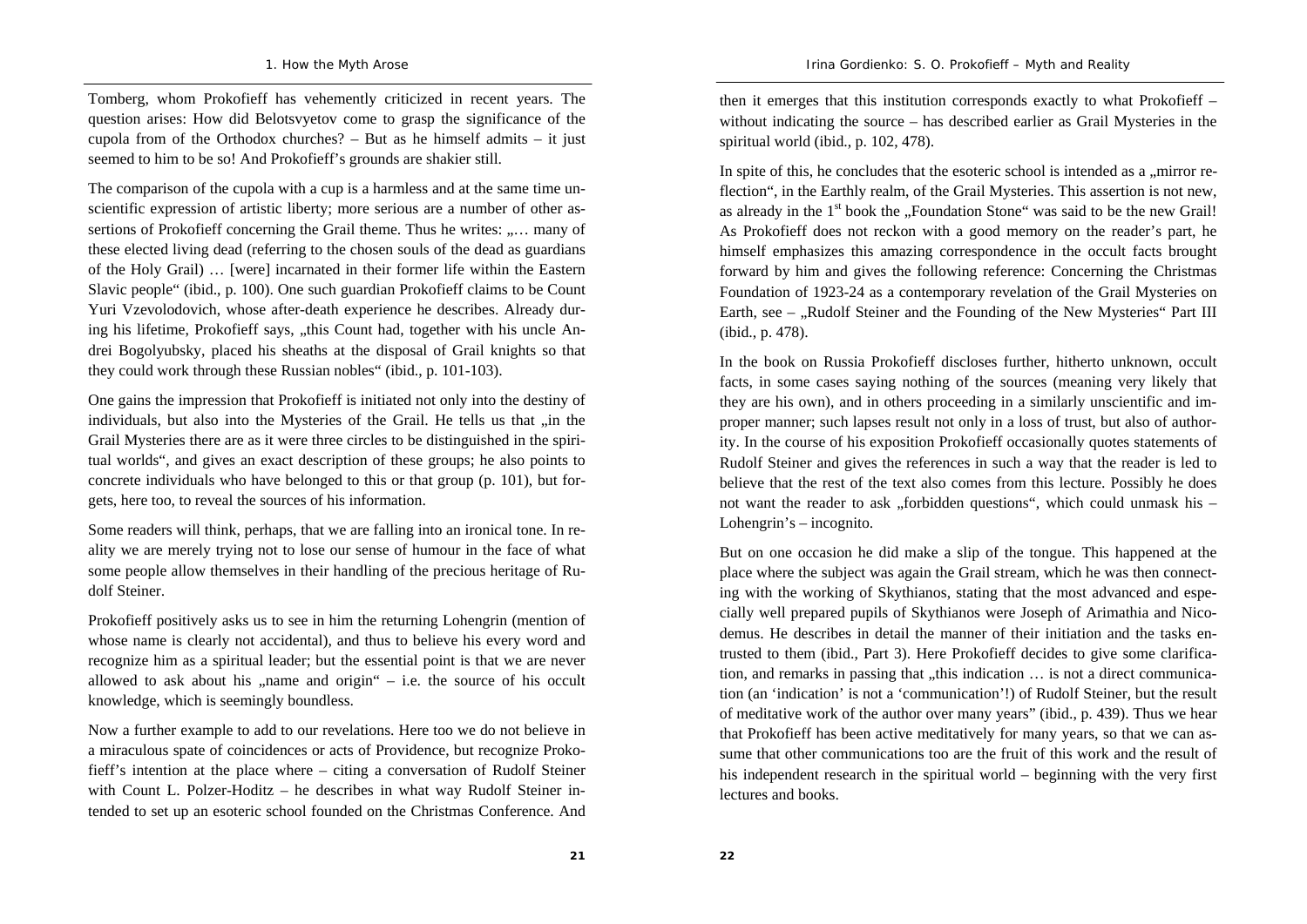In the Anthroposophical Society there is another person who appeared at so young an age as an independent researcher and teacher: Valentin Tomberg. At the time Marie Steiner made the following comment: "Is it conceivable that so young a man as Herr Tomberg, who turned 35 a short time ago, has the necessary maturity for an occult teacher? (We remind readers that Prokofieff held the lectures in which he intended, on the basis of his own research, to reveal the deeper significance of the Christmas Conference, in 1979 – i.e. at the age of 25!). Dr. Steiner often stressed that he himself had not come forward as an occult teacher until the age of 40, and that this corresponds to an esoteric law. The law of gradual maturing outwardly and inwardly likewise calls for this restraint. He indicated as a criterion for the level of maturity of the person who believes he has to present himself as a spiritual researcher, that he should have the patience to wait, and test and test again, and should not assume that before this time he has the capacity to judge his own faculty of knowledge" (Marie Steiner, "Letters and Documents", Dornach 1981, p. 324-325).

We have now reached the point where we have to ask the question: What is the nature of Prokofieff's faculty of knowledge, and what does he himself believe in this connection? Judging by the significance of the facts revealed by him, the breadth of his perspective, the deep conviction resonating in all he says, one could believe that we have to do with an occultist of high degree, an initiate who is fully aware of his rank, and claims the right to work accordingly. If, on the other hand, we examine the fruits – the tree is known by the fruits – i.e. his numerous works, then we are led to the conviction that the expositions, where thinking is concerned, are not worked through clearly, but are inconsistent; there is a great amount of logical absurdity, lack of clarity, and contradiction. These weaknesses of the author on the thinking level stand in striking contrast to his pretentions. As we will be showing in the following chapters of this book, there are to be found in his works contradictions not only to the statements of Rudolf Steiner, but also to historical facts and to healthy commonsense. What, in these circumstances, is the value of his many years of meditative work; on what kind of experience are his communications based; and, finally, what is the nature of his cognitive method? For if in his research he were using the same method as Rudolf Steiner, he could not arrive at results and judgments that contradict those of Rudolf Steiner. Perhaps he doubts the possibility of obtaining objective, reliable insights into the spiritual world through the Anthroposophical method, and does not use it; that this may be the case is

suggested by the fact that in his works he gives no sign of having a connection to this method – indeed, there is no mention of method at all; he makes known the results of his occult research as something natural and obvious which must be accepted by the Anthroposophical readership ..as is fit and proper".

Our theory has been given added weight, thanks to the circumstance that someone once asked "the forbidden question".

## 1.2. The Question of Method: the Occult Autobiography of Prokofieff

On the occasion of the  $40<sup>th</sup>$  Anniversary of the founding of their publishing house the staff of the Verlag Freies Geistesleben approached Mr. Prokofieff with the request for a description of the way in which the content of his first book had arisen. He responded with an autobiographical essay giving an account of his spiritual path of development. This appeared in the Jubilee Volume  $($ <sub>n</sub>Reading the Anthroposophical Book – an Almanac<sup>\*</sup>, Stuttgart 1987) under the title "My Path to the Book 'Rudolf Steiner and the Founding of the New Mysteries'".

In view of the fact that the ability to gain knowledge in the spiritual world can, as we have already noted, only be acquired on the path of inner development, this article is of very special interest for us. The path described in it should be considered from the standpoint of the fulfilment of the requirements demanded of the serious spiritual pupil. To these belong above all the acquiring of a balanced, healthy soul-life that remains in touch with reality, the renunciation of idle dreams, false mysticism and fantasies, the development of a logicallystructured thinking that is oriented to the real world, and the overcoming of one-sided, overhasty and arbitrary judgments; and also a comprehensive, deepened self-knowledge, the climax of which is attained in the meeting with the Guardian of the Threshold. – This meeting must be borne in mind here, as we will be speaking shortly of independent occult experience.

In this article the impressions (Erlebnisse) of a very young person are described, a fact which might incline the reader to a lenient judgment. But in the case under consideration leniency would be inappropriate, as these very impressions are the way leading to that occult experience which provides the foundation for Prokofieff's entire subsequent work in Anthroposophy. This be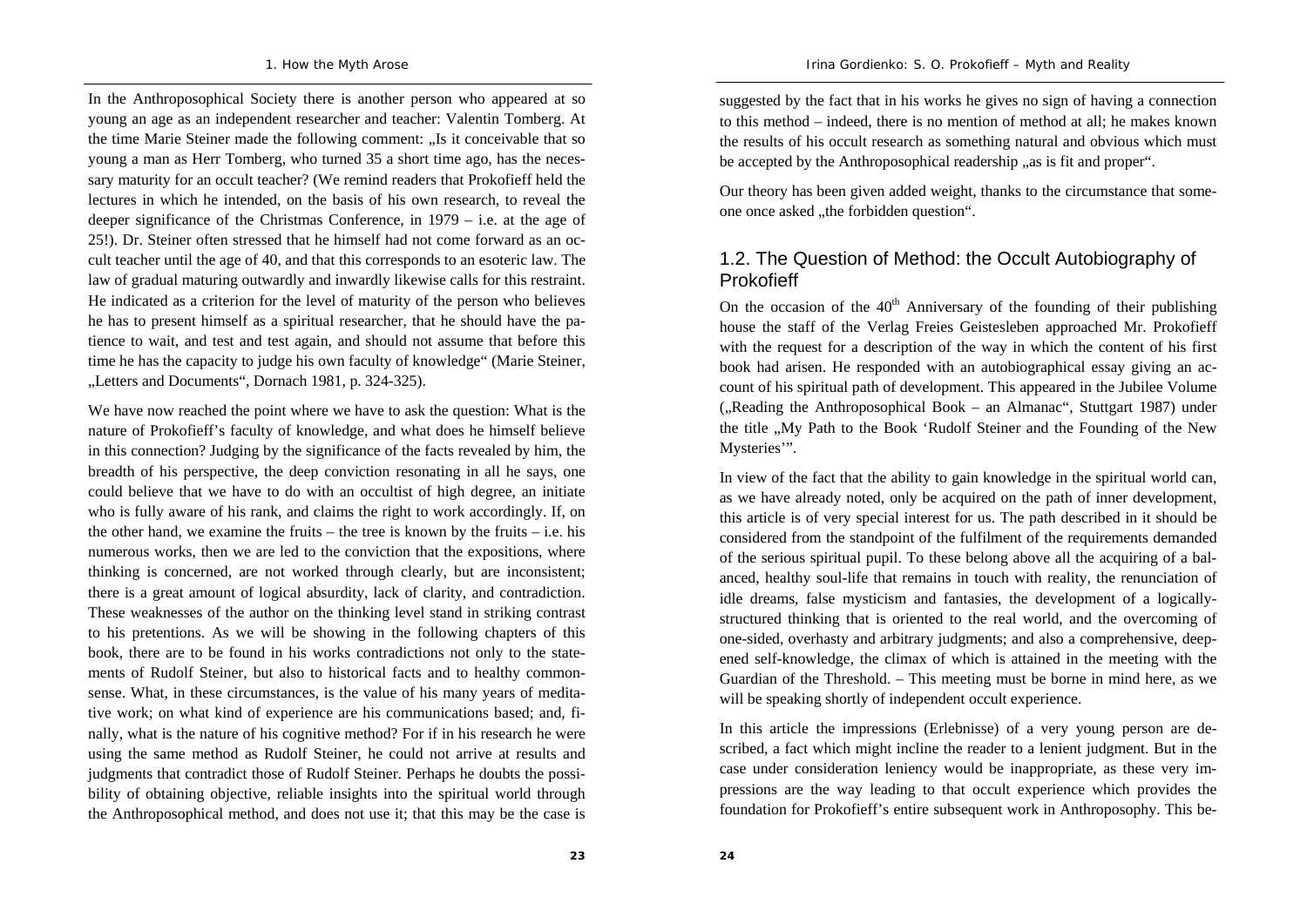ing so, we are obliged to view them in the light of all the requirements of the inner path. In addition, one should not forget that we are speaking not of youthful diary notes, but with the "Rückschau" of a 32-year-old man who has risen to considerable celebrity in Anthroposophical circles. The way in which Prokofieff evaluates the experiences of his childhood and youth, what conclusion he draws from them, gives us a telling illustration of his relation to the faculty of knowledge, not only with regard to himself, but also in general.

At the beginning of his essay Prokofieff confesses that at first he had wanted to decline the request to write it, as , it has always been my aim to exclude everything of a 'personal' nature from my work"  $($ "My Path to the Book  $\ldots$ ", p. 79). On the other hand the writing of the book was "bound up with certain spiritualoccult experiences which as such cannot be published in an essay" (ibid.).

Regarding the first statement of the author, it turns out that the entire content of the essay serves to refute this, as the most important factors leading Prokofieff on the path to the book prove to be various kinds of secret presentiments, unclear inner feelings, personal impressions and sudden surges of emotion, youthful enthusiasm and mystical communications, in short: all those elements of the subjective, which are the wholly personal content of the inner life of the idealistically-inclined young person. Nevertheless the author proceeds, on the basis of all these experiences, which everyone is familiar with from their youth, to draw far-reaching, all-embracing conclusions, particularly with regard to himself. Here we have to do with a specific personal tendency. But how is one to relate this to the assertion that everything of a "personal" nature must be excluded? In order to understand this paradox a statement of Rudolf Steiner can help us: "A person is working with others in the Anthroposophical movement … but he brings into this work personal ambitions, personal intentions, personal qualities … Most people do not know that these are personal … Most people look upon what they are doing as impersonal, because they deceive themselves as to what is personal or impersonal" (GA 261, p. 306).

With regard to those "occult experiences" of his, which as such cannot be published in an essay, there is a reply to be given, since we are dealing here with a book in which the author is imparting teachings to the reader on crucial matters connected with the development of Anthroposophy. In the course of this he makes a series of statements relating to supersensible facts, whose source, however, is not the results of Rudolf Steiner's research. If, therefore, these statements are based on individual occult experiences of Prokofieff himself, then these must be made known publicly, so that they can be the object of open discussion. Only in this way can the reader acquire a basis for judgment in the question how far these experiences are credible and meet the requirements of objectivity which are placed on supersensible experience by spiritual science. Regarding the task of the Anthroposophical Society which was founded during the Christmas Conference, Rudolf Steiner said the following: "We must be quite clear that our Society in particular will have the task of combining the greatest possible openness to the public (Öffentlichkeit) with true and genuine esotericism" (26.12.1923, 10 a.m., GA 260). Examples of such a combination of these two are found in many lectures of Rudolf Steiner himself, in which, in contrast to Prokofieff, he finds it appropriate to give his listeners not only descriptions of his occult experiences, but also to disclose the method he uses in his research into the higher worlds.

Let us now follow Prokofieff's path further, so as to learn about its characteristics more precisely, and let us try to grasp the quality of his experiences in order to find in them, perhaps, traces of genuine knowledge and self-knowledge; let us also examine his views on occult experience and ascertain how far he possesses the capacity and the inclination to work it through properly. In short: let us compare his path with the demands that are made of a spiritual pupil.

Prokofieff tells us that in his childhood he received profound impressions from Richard Wagner's music, particularly his "Parsifal". In his article he refers to this fact as a part of his path. We cannot expect him to say: "I enjoyed the musical dramas of Wagner, they interested me and left me with this or that impression." – This would have been a gesture of modesty, although many people know the depth of feeling, the variety and sublimity of the characters, the truly exalted inspiration and the stirring presentiments that can be experienced thanks to Wagner's musical creations. Indeed, many people must have these experiences, but the question remains: How does one relate to them? Should one merely acknowledge them as experiences of the human soul, or ascribe to them a significance they do not possess? Prokofieff unhesitatingly speaks of them as a "meeting (Berührung) with the stream of esoteric Christianity ... there arose, after this impulse had been received (into him), the question that filled my entire being: Where is to be found today the continuation, in contemporary from, of this spiritual stream?" ("My Path …", p. 81). Let us not forget that we are speaking here of a child between 7 and 14 years. To say something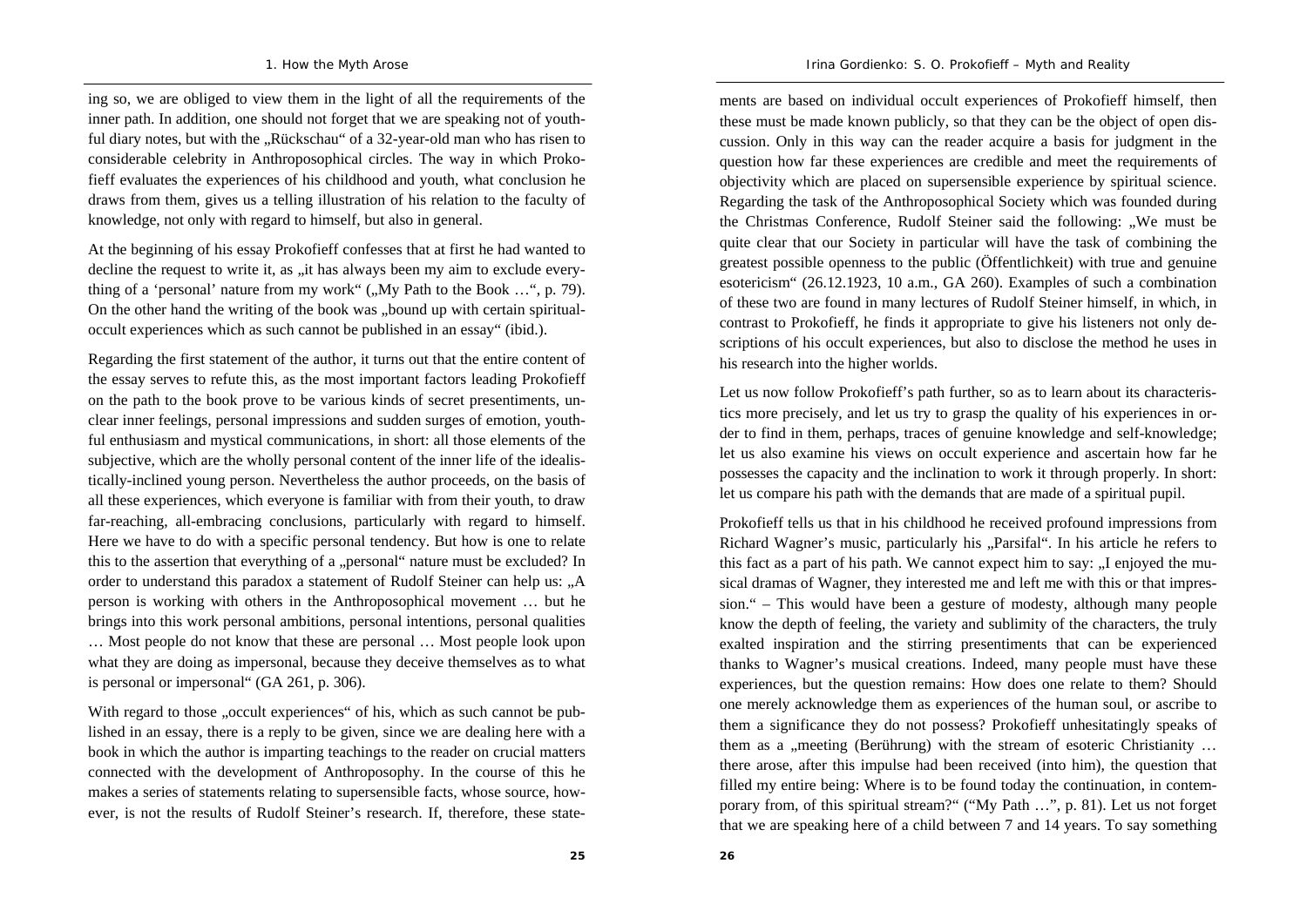of this kind about himself would not even have occurred to Richard Wagner in his maturity, although he is not accused of false modesty either; nevertheless he really did take this impulse into himself, and in his creation drew from the source of lofty inspiration, doing so, as he himself testifies, quite consciously.

Thus Prokofieff, when he had barely completed his change of teeth, was able to receive into his soul the impulse of esoteric Christianity. Then his soul was filled with a "new, inner striving" (he says nothing about the previous, old one), which acquainted him with Eastern wisdom. In it he discovered – this, too, in early childhood –  $\alpha$ , a profound esoteric knowledge", although he continued to feel that in Christianity "still higher and more encompassing treasures of wisdom are contained than in the religious and philosophical systems of the East" (ibid., p. 81-82). Thus it becomes clear that in him the capacity awoke at a very early age to make comparisons between the treasures of universal esoteric wisdom, in respect of their scope and their content.

When Prokofieff was about 14 he came upon Rudolf Steiner's book "Knowledge of the Higher Worlds and its Attainment", and here something peculiar happened. The last two chapters aroused in him "feelings of different kinds". On the one hand "a sense of my own inner imperfection", called forth by ", the description of the meeting of the spiritual pupil with the Lesser Guardian of the Threshold" (ibid., p. 83).

How often did Rudolf Steiner point out that the human being who, in one way or another, has penetrated into the spiritual world without the meeting with the Guardian of the Threshold, becomes a victim of his own illusions and of the powers of opposition who lie in wait at the boundary between the world of the senses and the supersensible world. He emphasizes that the meeting with the Guardian of the Threshold is a real, occult fact, a concrete experience in the state of supersensible perception; something of this nature cannot be experienced only in the imagination (Vorstellung). In one lecture Rudolf Steiner says: "The meeting with the Guardian of the Threshold is a tragic occurrence, a lifestruggle, with respect to all laws of knowledge, and with respect to all connections of the human being with the spiritual world, with Ahriman and Lucifer. This life-catastrophe must come about, if one wishes to meet the Guardian of the Threshold. If it impinges upon the human being merely in dreamlike imagination, then this means that one wants comfortably to steal past, in order to

have as a substitute – people are now very fond of substitutes – the dream of the Guardian of the Threshold" (6.8.1918, GA 181).

As we have seen, in Prokofieff's case we have to do not even with a dreamlike imagination, but with a feeling that arose while the book was being read. He experiences the meeting – if one can call it a meeting – with the Guardian only on the level of fantasy (Einbildung). And in this case how can we discount the possibility that all his later "occult experiences" are products of fantasy (Einbildung)?

We should bear in mind, of course, that the event described by Prokofieff was accompanied by a process of self-knowledge. But this process resembled a tiny cloud passing across the radiant firmament, so insignificant that it can vanish without trace at any moment; thus no mention is made of it again. On the contrary, in the course of this essay the picture of an ideal human being arises before our inner eye; one could even say a being who has become ideal already through inheritance, if one considers how his own family is characterized. Veneration and gratitude towards one's own family are in themselves natural and praiseworthy qualities, although in the case of the author who grew up in such privileged circumstances it is unclear what he means to express by saying that he was born and grew up ,,in the very difficult spiritual conditions prevailing in Eastern Europe", but – in spite of all this – "found the way not only to Anthroposophy in general, but to those special questions which are, in a certain sense, the central ones" ("My Path ...", p. 78-80; i.e. the Christmas Conference). What does he really know of those difficulties of a spiritual, soul and material nature which his compatriots had to endure at that time? In the autobiographical essay nothing of this is mentioned at all. Nor is any word spoken indicating a relation to the situation in the present; there is no suggestion of any lifeexperience in this connection, nor even of any interest in the reality surrounding him.

In Rudolf Steiner's book "Knowledge of Higher Worlds" it is shown how the spiritual pupil can develop the necessary soul qualities by going through the trials brought to him by destiny. There have been, and still are, very many people in Russia who have had, or have still today, to go through such a hard school of life. This cup passed Prokofieff by. But in such a case the pupil must develop the required soul qualities through conscious work on himself. "It is one of the unavoidable tasks", says Rudolf Steiner, "to be fulfilled by every spiritual pu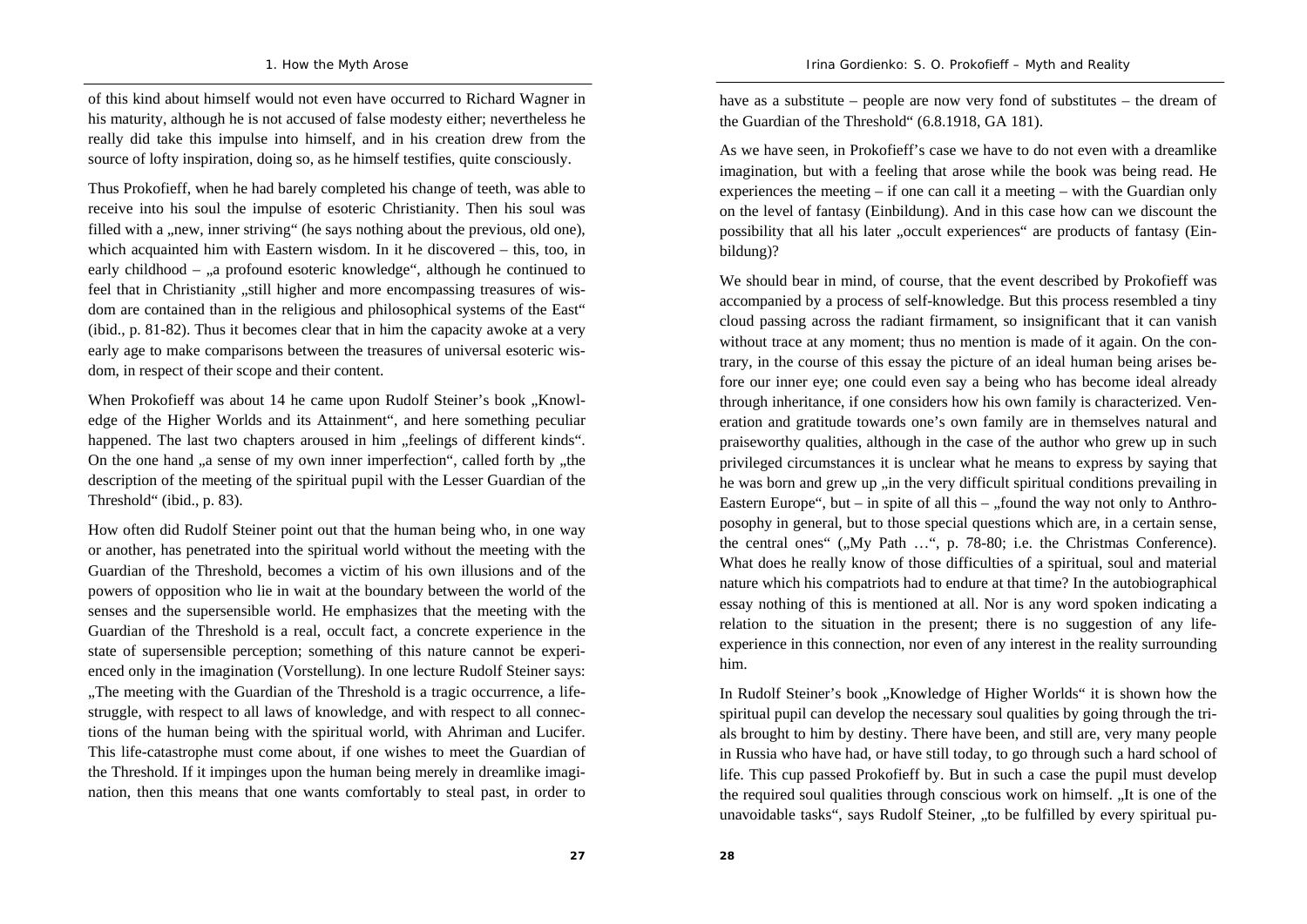pil, that he must work painstakingly upon himself, so as not to become a fantasist, a person who can fall victim to any kind of deception, self-deception" (suggestion and auto-suggestion) (GA 13, p. 382).

Concerning the steps that are necessary for an occult development that is followed through in full consistency, and lead to the strengthening of a healthy faculty of judgment, feeling and character, Prokofieff has nothing to say. On the contrary, against the background of a lack of life-experience and of any corresponding preparation, he takes up serious esoteric exercises. This happens in the following way:

Likewise around the age of 14 Prokofieff becomes acquainted with the French edition of "Outline of Occult Science". As he does not know this language well enough he does not read the whole book, but discovers in it straight away the description of the Rose-Cross meditation. Its imaginative form makes a deep impression on him – which is quite understandable, considering that at this stage in the child's development those forces especially have a strong influence, on which the faculty of imagination rests. He starts to meditate. Those forces which are needed for the building up of his soul and bodily organization, are diverted in the direction of occult practice.

After this, he obtains "Occult Science" in Russian. Just at this age, after the freeing of the astral body from its connection to the parents, the young person attains a special capacity to relate to figures of an ideal nature (Vorbilder), and also an inclination to fantasy (c.f.  $4.1.1922$ , GA 303): .... the picture of the entire world-evolution beheld in spirit", as described in Occult Science, makes a powerful impression on him. We take him at his word, but we would like to add that he wrote his article, not at that tender age, but after completion of his 32<sup>nd</sup> year. This does not prevent him from declaring that the most important result of reading of "Occult Science" was the entry – not the acquaintance with, the knowledge or study of, but the e n t r y ! –  $\mu$  into a new spiritual Cosmos, which exceeded in grandeur and sublimity all that I had experienced hitherto"  $(My)$ Path ...", p. 84; he does not say anything here either, about the "old spiritual Cosmos", or what he had experienced hitherto).

It was not Rudolf Steiner's intention with his "Occult Science" to present the reader with a finished "spiritual cosmos". Later he said of it that it was no more that a "score", and that the reader would have to work through the content in strenuous inner activity in order to arrive at the whole (4.5.1920, GA 334). Prokofieff was content with religious enthusiasm, and passed it by. In later life he never made up for this childhood omission. As we will see later on, "Occult Science" remained an unread book for him.

Let us now make a pause in our critical analysis and reflect upon the uncritical enthusiasts of Prokofieff's occult gift; these admirers are certainly indignant over our "heretical" book. But we would point out the following: If someone writes an autobiography and publishes it, he gives the reader the right to think about the content and thus to try to understand the person who has written it. Only legends of the Saints are approached in a different way – but they are not autobiographies!

But let us continue. After Prokofieff met the Guardian of the Threshold in his imagination, he entered – again in his imagination – the new spiritual Cosmos. In his opinion the process of knowledge is advancing very successfully, as shown by the fact that, when it has hardly begun, it leads swiftly to a resounding climax. And what knowledge?  $-$  The knowledge that the  $\alpha$ . Cosmic Christ is the central point of the spiritual Cosmos. There now grew together with the inner feeling, as it had lived in my soul [since early childhood] (sic!), that this fact is incontrovertible truth ... the sure and encompassing knowledge [of it]"  $(My$  Path  $\ldots$ ", p. 84). Now we must ask ourselves how many of the great spiritual figures have achieved such outstanding results on the path of cognition – knowledge of the spiritual Cosmos – and that already in their earliest youth (between their  $14<sup>th</sup>$  and  $19<sup>th</sup>$  year), and moreover without any special effort or preparation? At this point, so it seems to us, the reader of the autobiographical essay is asked to remain bowed in silent awe.

The feeling for his own lofty calling, which he has no inclination to reflect upon, takes hold of his entire being:  $,...$  in the period between my  $14<sup>th</sup>$  and  $19<sup>th</sup>$ years [I was able] to get to know the basic works of Rudolf Steiner, and other spiritual-occult works by authors of Eastern, Theosophical, and mysticalecclesiastical schools of thought. I spent these five years for the most part in spiritual solitude … In the course of this period, supported only by my own inner forces and by my search for an answer to the life-question that confronted me … I was to choose Anthroposophy as the task of my entire life, as my destiny in the world" (ibid., p. 86).

What "inner forces" can give support to a still immature young person? But let us hear all the same what Rudolf Steiner says about the healthy development of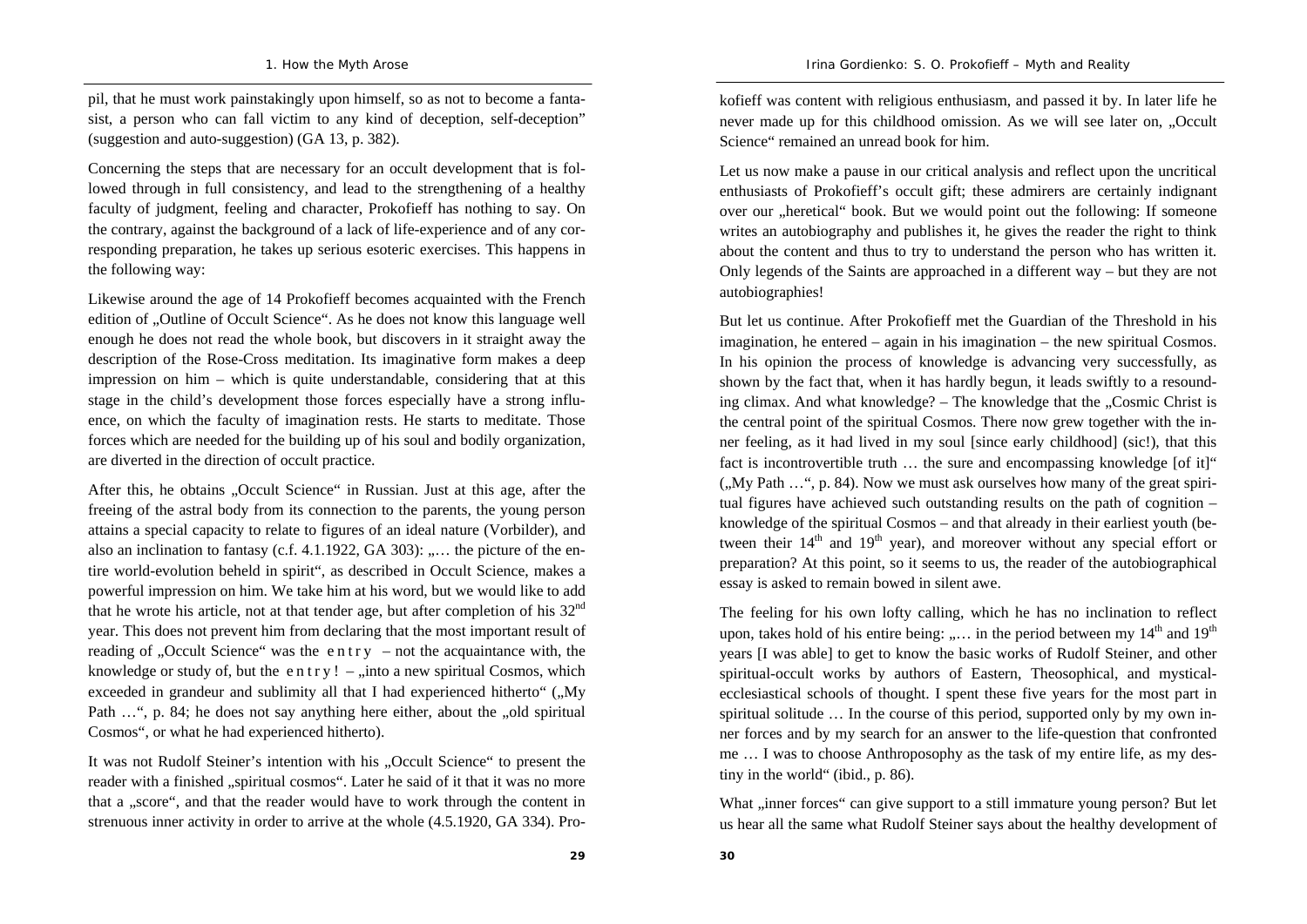the human being at this age: "At puberty the human being is ejected from the spirit and soul life of the world, and is thrust into the external world, which he can only perceive with his physical, his etheric body" (4.1.1922, GA 303). In Prokofieff's case we hear the opposite: At this age, according to his own words, he enters the "spiritual Cosmos". When the young person in the normal course of development is then cast out of the soul-spiritual life of the world, he compares , the world he enters ... with the world which he had had within him before", and he grows aware of the contrast between them. Therefore the "tumult" is needed, "which arises in the interplay between man and the world in the period between the  $14<sup>th</sup>/15<sup>th</sup>$  year and the beginning of the 20's. This tumult must be there … [must] arise of necessity. People who are perhaps over-inclined to melancholy might imagine it would be a good thing to spare the human being this tumult. But in this way one becomes his worst enemy. One should not spare the human being this tumult" (ibid.). Prokofieff was spared this tumult, this inner upheaval. There did not awaken in him a healthy relation to the outer world, or any living experience of it; hence there are no contrasting feelings, no upheaval. He remains under the spell of his subjective experiences. The new "discoveries" are no more than a "final confirmation" of his "presentiment", which has been living in his soul from early childhood; the world of his dreams flows on in wonderful harmony, and acquaintance with Anthroposophy merely arouses the indistinct feelings that have long been slumbering in his soul.

Against the background of this ever-heightened ecstasy, as the abovementioned phase in a healthy development is bypassed, the development of an independent power of judgment which is accompanied in the young person by a decided mood of protest against authorities of all possible kinds does not take place and he does not await his coming-of-age, the author comes to the decisive conclusion regarding his higher mission in the world, a world of which, so the account of his life would lead us to suppose, he has very little idea.

"And only ... when I ... could experience", he writes, "that my life had acquired a new meaning and a new goal (and again we must ask: What, then, were previously the 'meaning' and the 'goal' in the life of this young person?), and I had thus begun consciously to serve those ideals which had hitherto lived unconsciously (untergründig) in my soul, and which, thanks to spiritual science, had now become fully conscious reality for me  $\ldots$ " ( $\ldots$ Wy Path  $\ldots$ ", p. 86). What kind of conscious service can this be, in someone who has not become

conscious of himself, in whom (corresponding to his age) the Sentient soul is not yet fully developed?

Here one or another reader might object: Why all this schematic thinking? In the lives of great individualities things can surely follow a quite different course. We are not discussing here how high entelechies, incarnating in a physical body, can bypass the general laws of development. We merely recall that Prokofieff himself in his book brought the life of Rudolf Steiner into a scheme in exactly the same way, placing all the events in his life and his spiritual development into the corresponding 7-year phases, and making no "special allowances" for Rudolf Steiner as an outstanding personality. But nobody has raised any objection against this. If anyone is of the opinion that Prokofieff stands on a higher level than Rudolf Steiner, then he can challenge our right to proceed with him in the same way.

After this Prokofieff gets to know the lecture-cycles of Rudolf Steiner. The following words tell us what significance this had for him: "Through this Cycle a quite new world opened up for me again" (ibid., pa. 87). But how can, yet again, a quite new world open up, and in what way can this "quite new world" be opened up for a man who is already in possession of an  $\mu$  incontrovertible truth" and an encompassing knowledge of the spiritual Cosmos? To this question there is only one answer: the number of worlds that can be experienced subjectively, in the fantasy, is inexhaustible. Here one can even discover a new world for oneself every day. And if we are not right in this, then we can only state the following: Prokofieff does not himself realize what he is writing down, what words he is using etc.

In his thinking Prokofieff follows his soul-experiences, unremittingly and without contradiction – but he has no knowledge of his own motives. On the basis of the enthusiasm and ecstasy he experiences while reading the books and lectures of Rudolf Steiner, he builds up in his fantasy ever new worlds, within which he experiences himself in a special way as a chosen vessel. And for him this is the most important thing. This fact comes to expression most clearly in the following passage: An Anthroposophical friend of Prokofieff recommends to him the three well-known Arnheim lectures from the  $6<sup>th</sup>$  Karma volume, , remarking with a somewhat mysterious expression that there is something very important in it concerning the Karma of the Anthroposophists, i.e. our own Karma". At this Prokofieff is overcome by an unusual state of agitation, he is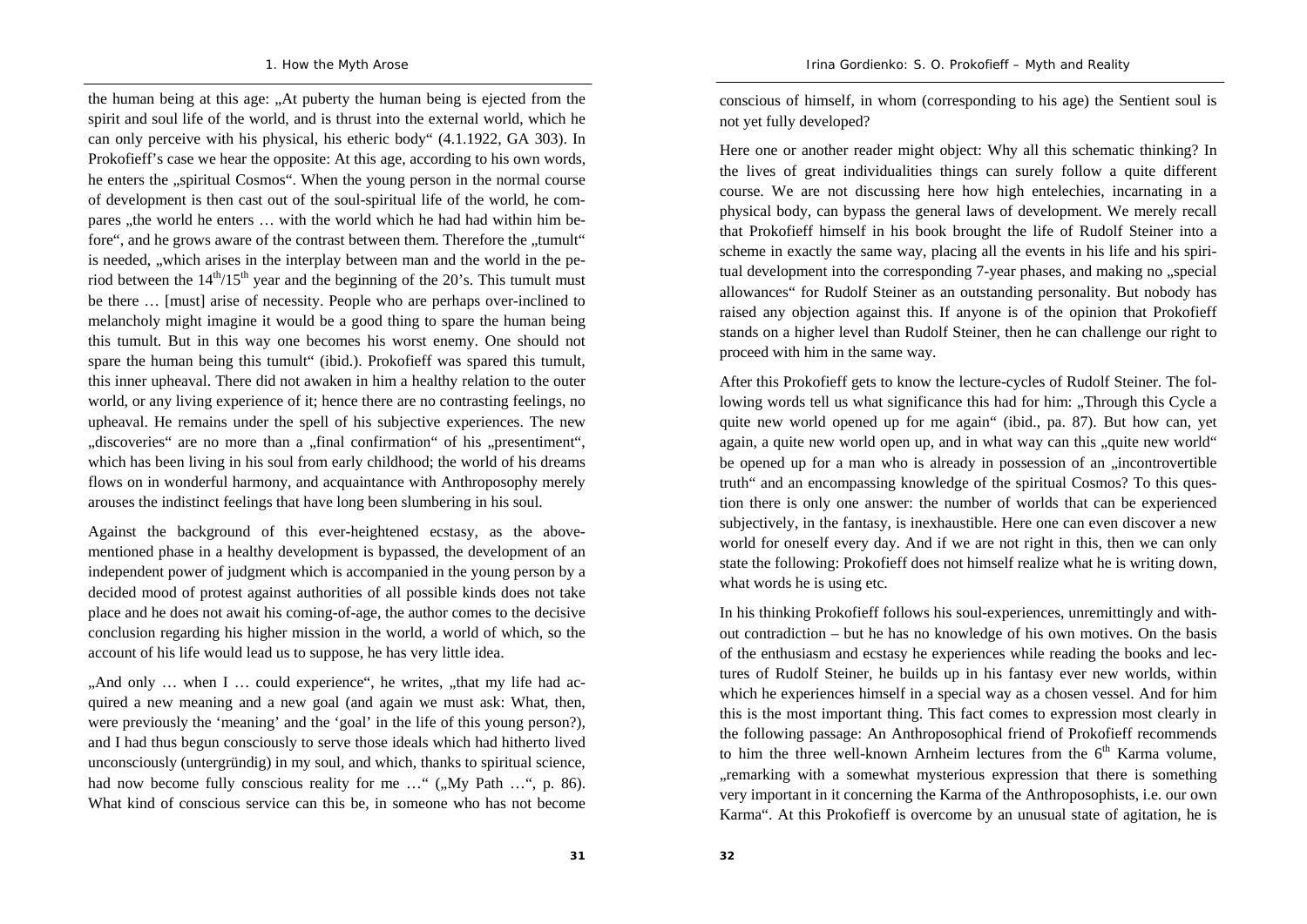gripped – as so often before – ..by the abundance of new feelings", and even finds himself  $\alpha$  almost speechless"  $\ldots$  But he makes no attempt whatever to restore his soul-balance – on the contrary, he justifies and applauds his condition, which he terms "spiritual enthusiasm", the source of which he sees arising "from a memory, hidden in the innermost depths of soul, of the events experienced there" (ibid., p. 89). What is the nature of these events, and what does he "", preserve" in the depths of his soul?  $-$  After reading the lectures he sees himself as one of those who, in the  $15<sup>th</sup>$  century, gathered around Michael in his supersensible school, and in spirit he sees how the  $1<sup>st</sup>$  Hierarchy carries over the cosmic intelligence from the lap of the  $2<sup>nd</sup>$  Hierarchy into the heads of human beings. With what justification does he come so quickly and with such certainty to this significant conclusion regarding himself? – Here again, the same as before: solely on the basis of the feelings which came to him as he read the lectures.

Here we encounter an amazing quality of this author. He takes into himself the description of the events of world significance, which transcend by far the average human powers of comprehension. But from the point of view of knowledge he shows no interest in it, no questions arise in him, no desire to fathom what happened there and in what way; nor has his soul any wish to bring what he has experienced into connection with what he already knows from Anthroposophy. He simply accepts everything as "his own", and goes on to concentrate entirely on his own person. However, "so long as the human being still has the tendency" – Rudolf Steiner writes in "Theosophy" – "to overvalue himself at the expense of the world around him, he places obstacles on his path to higher knowledge. Whoever surrenders himself to the pleasure or the pain arising for him in connection with every thing or event in the world, is caught up in such an overvaluing of himself. For his pleasure and his pain tell him nothing about the things, but only tell him something about himself" (GA 9, p. 178- 179).

Hardly was the sleepless night over, in which Prokofieff had read these lectures, than he came promptly to the conclusion: "Now I knew the spiritual being whom I had always served (when?) and to whom I wished to surrender my entire being" ("My Path ...", p. 90; he mentions the Archangel Michael). But why  $\mu$ . I knew"? In what way was this knowledge acquired? – Here it becomes clear that Prokofieff means by "knowledge" – arbitrary conclusions (also, when such a case arises, in relation to himself), drawn on the basis of indeterminate,

but turbulent stirrings in his soul sphere.  $F$ or me" – he continues –  $F$ this experience represented a kind of inner response to the necessity of which Rudolf Steiner spoke at the beginning of the Arnheim lecture – 'to present oneself in life as a true representative of the Anthroposophical movement', 'to represent Anthroposophy in the world through one's own personality'." (ibid.).

What an opinion of oneself! – Only feelings of uneasiness are aroused in the reader, who begins to experience gnawing shame on the writer's behalf.

After Prokofieff had over-(ful)filled himself with such a feeling of his own importance, there followed another "bold" thought, namely that not even Rudolf Steiner is great enough to make demands of him, Prokofieff. – How else is one to explain the fact that he reduces Rudolf Steiner to the level – forgive me – of a , microphone", for he declares categorically:  $I$  experienced with absolute certainty that this demand [to be a representative of Anthroposophy] does not actually come from Rudolf Steiner, but through Rudolf Steiner from Mic h a e l h i m s e l f, and that in this moment it was directed to me personally" (ibid.; emphasis S.O.P.). What an opinion of himself!

And now, after (in this inspired state) he has heard from spiritual heights the personal call, he feels the irresistible wish to respond as quickly as possible, and so he decides to give expressions to his ... inextinguishable "loyalty (Treue) in the form of a vow. How such a vow might look concretely, of this he says nothing. But this does not deter him from drawing a parallel between himself and Rudolf Steiner, and so he writes: "Such occasions in life are moments when an inner vow or 'promise' is made. And we are amazed to hear Rudolf Steiner also speak in this Arnheim lecture of his promise to the spiritual world and the powers guiding him, and also of the 'inextinguishable' loyalty (Treue) towards the obligation he has taken on." (Here it is indicated, as though in passing, that Rudolf Steiner was acting not independently, out of individual freedom, but that he was simply being led by certain "powers". But if this was so, why did he have, in addition, to make a promise to them?) –  $\Lambda$  that time I could not yet express in words (meaning: he didn't understand) what Rudolf Steiner meant by this 'promise', but I felt dimly (yet another vague feeling) that my 'vow' was in a mysterious way bound up with h i s ... " (ibid.; emphasis S.O.P.). Thus in a deeply mysterious atmosphere and with vague romantic feelings Prokofieff, yielding to the impulses of his subconscious being, makes a vow whose significance he himself does not understand.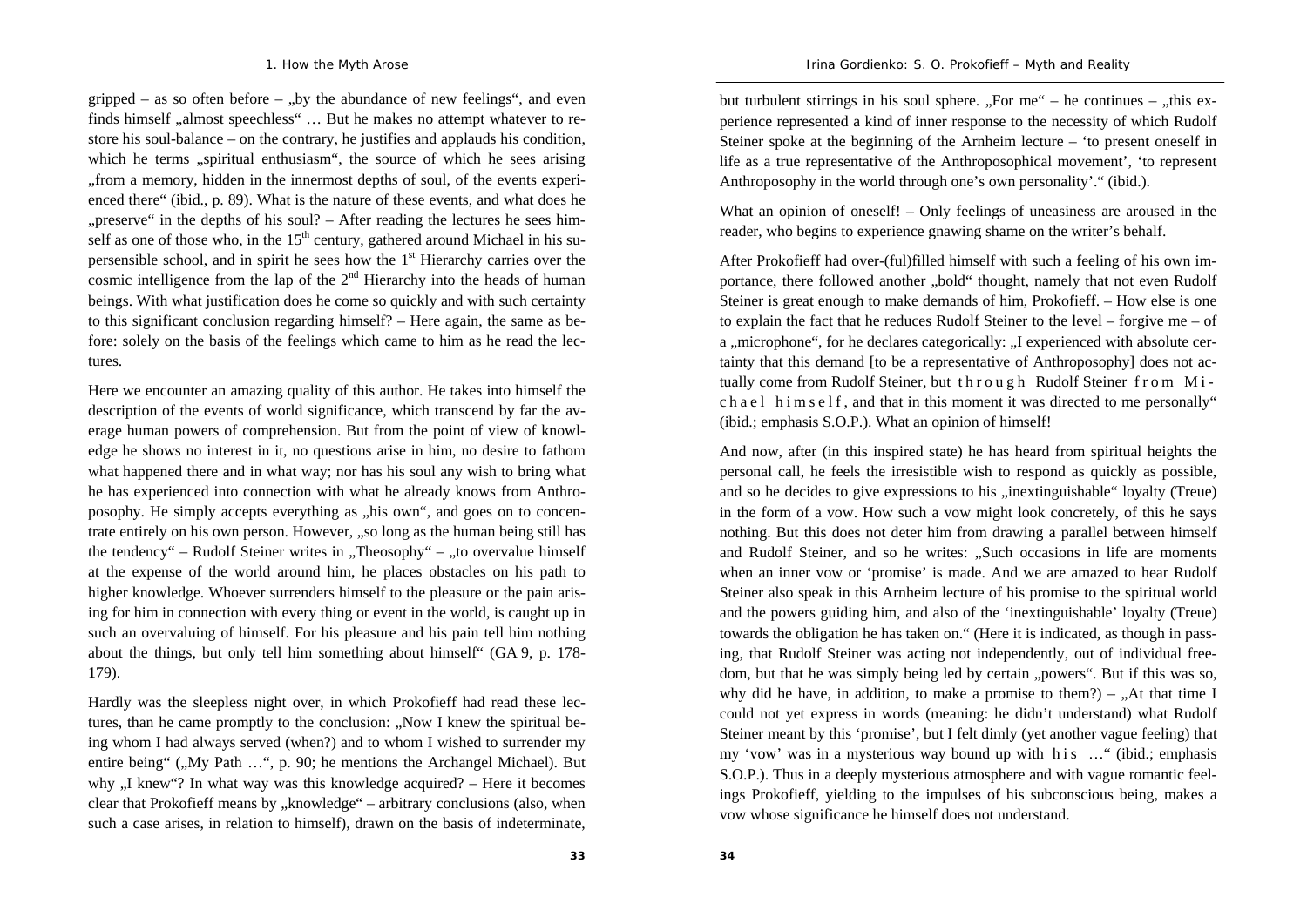Prokofieff represents this experience "in the night" as being his first meeting with the "essential being" (Wesenskern) of the Christmas Conference. (No wonder this "essential being" is shown in his first book to be an act of initiation performed on the Anthroposophists who were "sleeping" at the time – but more of this later.) And how does he arrive at such a conception? Well, through drawing analogies to himself.  $-$ , After the Christmas Conference", he reflects, "everything becomes different in the Anthroposophical movement and the Anthroposophical Society. 'Behold, I make all things new' (Rev. 21; 5) – this theme sounded from the lecture with especial force, and found a powerful echo in my soul. From now onwards, so I felt, everything in my life had to become new, for I had 'made the vow', the first conscious vow in my life" (ibid., p. 91). But what strange things he is saying here! – Firstly, if in the Anthroposophical movement and Society everything becomes different, this means that even Anthroposophy is different after the Christmas Conference; and even the spiritual beings who have guided the Anthroposophical movement hitherto, are replaced by others; and is Rudolf Steiner perhaps no longer himself? … Or is Prokofieff speaking here of a complicated spiritual metamorphoses whose essential character we are supposed to recognize? If so, we do not need to don the cloak of "unknowability" (behind which Prokofieff takes refuge on his path of knowledge) in order to set a clear boundary between oneself and the intellectual amateurs. Is it possible to express oneself so carelessly in such fundamental questions?

Secondly, Prokofieff tells us earlier that he had already, about one year before the events described here, chosen "Anthroposophy as the task of (his) whole life, as (his) destiny in this world" (ibid., p. 86). How are we to understand his statement to the effect that from then on everything in his life would have to be transformed? If we adopt Prokofieff's standpoint, then the second point arises out of the first. – If, after the Christmas Conference, a completely new and different Anthroposophy arises, which Prokofieff now discovers for himself, then this means that a new vow must be made and everything in his life must be changed! How far this statement is not accidental, is reflected in his further activity. While he is ostensibly serving the impulse of the Christmas Conference, he goes on to develop an Anthroposophy which proves in reality to be something quite different.

A discussion of all these passages in the Prokofieff "Autobiography" from the standpoint of the path of occult schooling is a tremendously difficult undertaking, as there is no such path (as the one described by Prokofieff – Trans.); however, this does not hinder Prokofieff from portraying himself as an esoteric pupil of Rudolf Steiner. And this happens in the following way: After he has made a study of the events of the Christmas Conference he reads a book describing the difficulties that arose in the Anthroposophical Society after Rudolf Steiner's death – and this makes him ill. The reasons for a physical illness can be many and varied, including quite prosaic ones. But he selects the one that allows him to surround the situation with the maximum degree of Romanticism: he connects this illness with the reading of the book in question, giving as a reason that the two events came together in time. It may well be that in the case of an impressionable soul such as Prokofieff (as was seen in the preceding descriptions), something of this kind is possible. But one must have a quite special relation to oneself, and build one's own judgments entirely upon this, to draw such overhasty and far-reaching conclusions from an indisposition lasting only a few days. He describes it thus: "The book made such an impression on me, that for several days I was physically ill. This [difficult] experience conveyed to me, if only in a faint inkling, as I explained, a very real picture nevertheless of what it meant for Rudolf Steiner in 1923 to take on the Karma of the Society. Moreover, I had come to know through my own experience what it means to be a pupil of Rudolf Steiner, in this sphere also. I understood, now that I had experienced this (what, then?) right down into my physical body, that it is not possible to look for an answer to such questions through an external search for those 'guilty' or 'not guilty' with regard to events in the past. The [true] reality of what had happened lay far deeper, and one had to suffer it …" (ibid., 98-99; emphasis S.O.P.).

After a few days of illness Prokofieff believes, without seeking any other reason for it, that he belongs to the community of those who have to bear the Karma of the Anthroposophical Society, and to "suffer" the true reality. He thereby side-stepped the necessity to come to a clear knowledge of it. Is it sufficient, in order to grasp the "true reality" of the problems of the Anthroposophical Society, to read a book on the subject, to "listen in" to one's impressions, and give extra attention to one's own state of bodily health? Prokofieff goes still further, for he believes that this is enough to qualify him as an esoteric pupil. It is possible that all previously valid conceptions of an esoteric pupilship are thereby turned on their heads. We are forced to admit that here we have really to do with something completely new!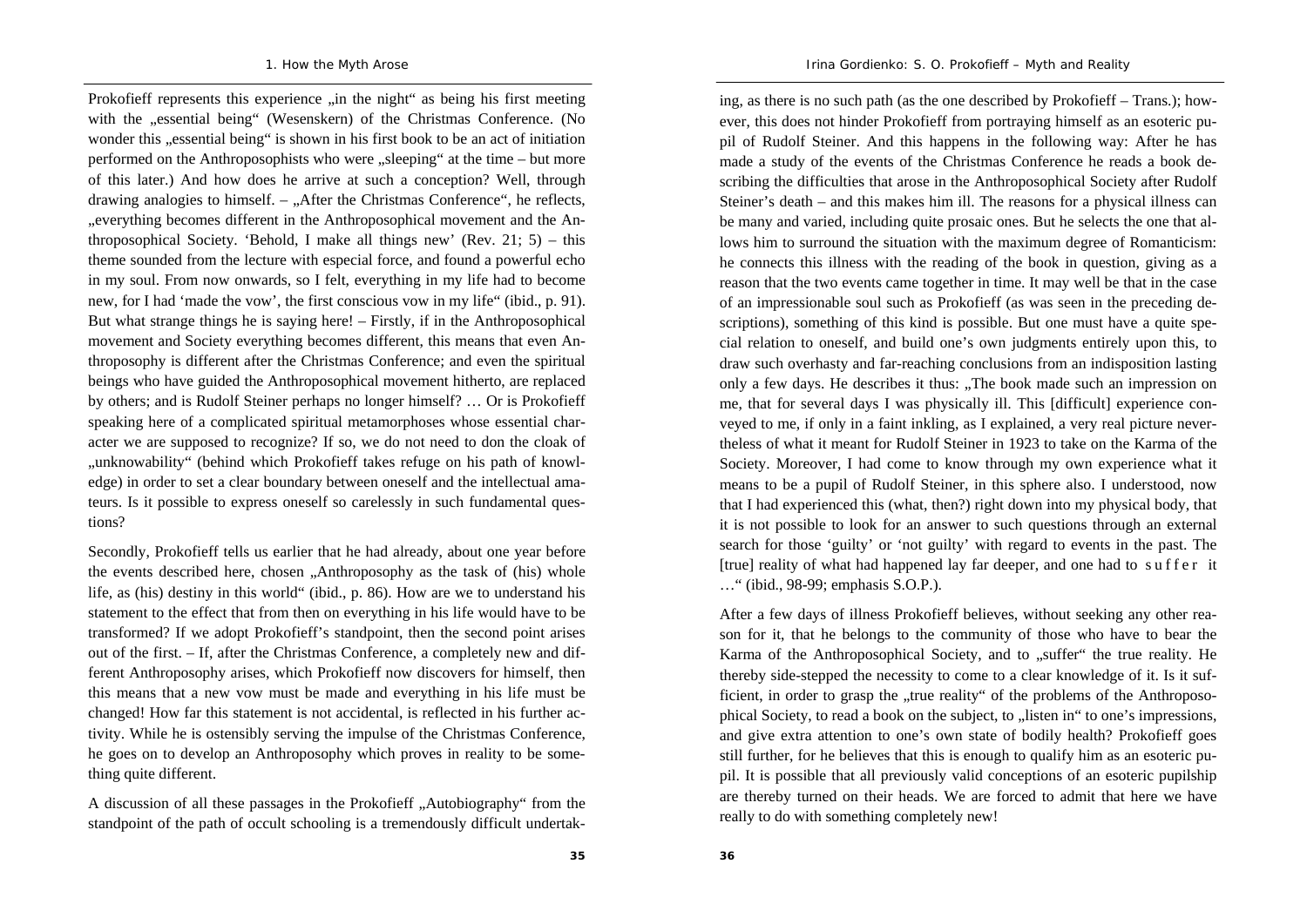And yet we ask ourselves: How does Prokofieff come to such a conclusion about himself?  $-$  Well, on the basis, as usual, of subjective feelings:  $.$ However, something quite new opened up for me as a result of this painful experience, for immediately afterwards I had the f e e l i n g that the spirit-form of the Teacher had come still closer to me than before, and that  $\circ$  n l  $\circ$  n  $\circ$  w  $\circ$  c  $\circ$  u l d I r e gard myself in the fullest sense as his esoteric pupil" (ibid., p. 99; emphasis I.G.). Quite clearly he sees himself, in the fullest sense, as one of the esoteric pupils of Rudolf Steiner.

Therefore we would turn to the words of Rudolf Steiner regarding the conditions for esoteric pupilship. "The following rules should be observed in such a way" – he writes in his  $\Lambda$ Instructions for an Esoteric Schooling" –  $\Lambda$ that every esoteric pupil so directs his life, that he continually observes himself and checks whether in his inner being he is following the expected requirements. All esoteric schooling, especially when it ascends into the higher regions, can only lead to harm and to the confusion of the pupil if such rules are not observed … Many a pupil deceives himself in this respect. He says: I wish to engage in the purest striving. – But if he were to examine himself more closely he would notice that a great deal of egoism, of subtle self-centred feeling is lurking in the background; it is particularly such feelings that very often put on the mask of selfless striving and mislead the pupil. One cannot too often seriously examine oneself through inner self-observation, to ascertain whether one has not, after all, feelings of this kind hidden in the inner regions of one's soul. One will free oneself of such feelings more and more, through a determined adherence to the rules to be discussed here. These rules are, Firstly: no uncontrolled thought shall be allowed to enter my cons c i o u s n e s s " (GA 245, p. 22).

We ask ourselves whether these words of Rudolf Steiner are not a diagnosis of the "Path" of Sergei Prokofieff.

The conceptions (Vorstellungen) formed by Prokofieff on the basis of Rudolf Steiner's books and lectures, he does not question. He might decide to examine them and, for example, compare the new ones with those formed previously; but there is no question of this; rather the contrary: he enthusiastically discovers ", new worlds" every time; and the fact that they are always ", new" does not disturb him. (Yet another "world of completely new spirituality"  $-$  i.e. not that which had revealed itself to him through the books and lectures of Rudolf

Steiner – he discovered when he got to know the German text of the Foundation Stone Meditation.) He does not "think through" self-critically the conceptions (Vorstellungen) he has once formed, but after he has, so to speak, appropriated them he straight away turns his attention to the sentiments and feelings they have called up in him. But even the thoughts (Vorstellungen) that arise from the unconscious, and which he accepts without criticism as something natural and obvious, he follows attentively. This tendency, noticeable already in his youth, to follow all the feelings and thoughts (Vorstellungen) that arise in his soul, was allowed to develop because it remained unconscious and bore its fruits in his subsequent work. As we can see in his books, he develops in a narrow and one-sided way the conceptions that have formed in his soul in connection with this or that spiritual-scientific theme, and does not try to ascertain their correctness, either with reference to the facts of external reality, or to the communications of Rudolf Steiner.

Rudolf Steiner cites a further rule: "The necessity must stand before my soul in a living way, constantly to expand the sum of my conceptions (Vorstellungen)" (ibid., p. 24).

Prokofieff's striving for knowledge is confined solely to Anthroposophy. The rare facts that he brings into his books from outer culture and history, do not rise above the level of school textbooks. In Anthroposophy he is only interested in what fits in with his conceptions (Vorstellungen). In this way a science unfolds that is based on the method of Baron von Münchhausen. Prokofieff writes: "Initially with no support from without,<sup>\*</sup> I had the task to find, proceeding only from my inner experiences in connection with the Foundation Stone Meditation and without any outside influence, my own personal relation to the Christmas Conference as the most important spiritual event on the physical plane in the  $20<sup>th</sup>$  century" (i.e. he even determined in advance what kind of personal relation this must be). And only "after this relationship had been established out of my own cognitive forces (Erkenntniskräfte), and had furthermore been transformed into unshakeable inner certainty (on what basis, one may ask?), did my further searching lead me, in late 1978, early 1979, to the discovery, one after the other, of three books about the Christmas Conference" ("My Path …", p. 96).

Here we would inform the reader of a fact of Prokofieff's biography which is not of an intimate nature: his maternal grandfather was an Anthroposophist.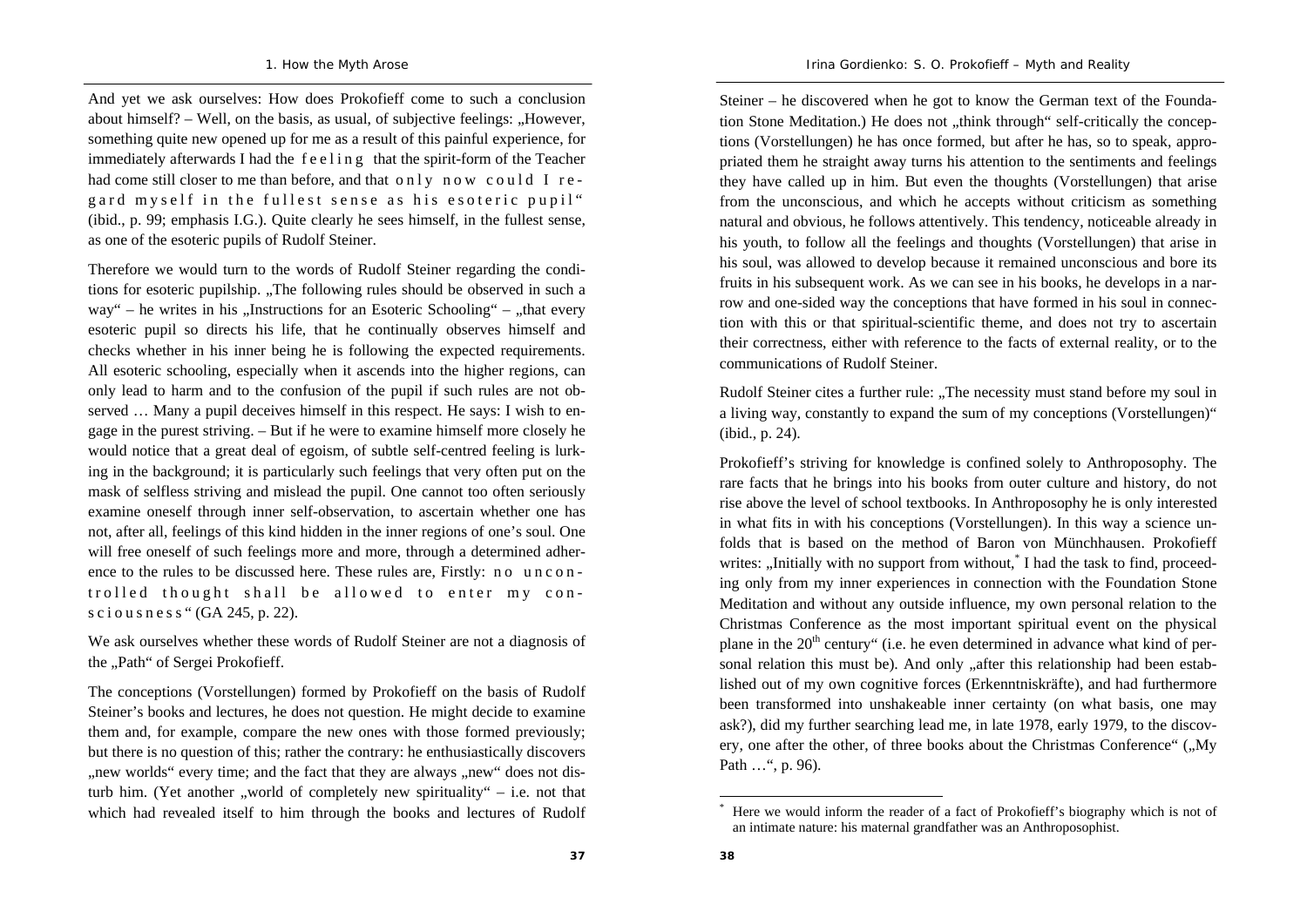Yet in these books he only allows those conceptions access to his consciousness, which are in accord with his feelings; all others are of no interest. – The reading of a lecture (the author's name is not mentioned) in which another view of the Christmas Conference is presented, does not give him cause for reflection. But the lecture, he writes, "being based only on speculative and external evidence, could have no influence on what, for me at that time, was already a fact of my own personal experience" (ibid., Footnote p. 96-97).

Prokofieff appeals to his "own personal experience". But experience is not knowledge. Experience – including soul-experiences – is only what is immediately "given". The outer appearance of reality, given to us in experience, is not its true image, as this can only arise on condition that thinking is activated, which brings incomplete experience to completion through the disclosing of its true nature. These are the most elementary truths of Goetheanism.

But Prokofieff does no strive for knowledge, he does not attain cognition; he only takes in experience. The problems of spiritual-scientific cognition, its method, its reliability, its true nature – these things do not exist for Prokofieff. Surprisingly enough, in his first book he mentions the "Philosophy of Freedom". This would indicate that on the "Path to the Book" he at least read it. But after he has portrayed his states of soul-intoxication and enumerated all the texts of Rudolf Steiner that have called forth such states in him, there is no further word mentioned in his autobiographical essay about the ...Philosophy of Freedom". One can only suppose that it made no "impression" upon him, left behind no traces in his soul, and did not prompt him to reflection – in short, that it played no part in his spiritual development.

From Prokofieff's reluctance to interest himself in that which flows out of the life in sense-free thinking, there arises the neglect of a further rule, which says: "I am obliged to overcome my aversion to what is known as 'abstract thought'."

With this rule Rudolf Steiner points to the necessity to develop the faculty of sense-free thinking. As can be seen from his autobiographical essay and his book Prokofieff has made no effort to develop this kind of thinking, or thinking at all. Nor has he undergone any higher training to speak of, which could have fostered the development of thinking; from early childhood he became an Anthroposophist and showed no interest in anything else. But in Anthroposophy itself he neglects the opportunity for a thorough schooling in thought, which a

study of the works of Rudolf Steiner on the theory of knowledge would have meant for him. He has no interest in it. In the last resort thinking could also be trained through a study of other books and lectures of Rudolf Steiner. But these

too Prokofieff does not study, but experiences them on a soul level.

The situation is not different where the theme of the Christmas Conference is concerned. He believes it is enough to read three books – even if one has only a fragmentary knowledge of Anthroposophy – in order to understand the central esoteric truth of the Christmas Foundation and explain it to other people. Without making the effort to acquire further knowledge he rests content with the first emotional impressions received while reading, and again finds in it a call personally directed to him:

"Out of this pain (resulting from the indisposition), of which I still felt an aftertrace within me, an all the greater (greater than what?) strength had to arise for the struggle to realize the impulse of the Christmas Conference, as the most important spiritual impulse of our time ... And this pain must lead us 'to take up our task with all the greater strength of will'  $$ these words of Marie Steiner (from the Foreword to the proceedings of the Christmas Conference – I.G.) became a kind of leitmotiv for me in my life ..." (..My Path ...", p. 99; emphasis S.O.P.).

Without satisfying a single requirement made of his esoteric pupils by Rudolf Steiner, Prokofieff receives himself into the ranks of the esoteric pupils and appoints himself as a warrior in the cause of the realization of the Christmas Conference impulses, but in reality for that of his extremely personal, quite specific, more theological than spiritual-scientific interpretation of it, which he presented in his  $1<sup>st</sup>$  book.

In the following text Prokofieff feels that he is already raised above the ordinary human faculty of judgment, and pretends to be receiving communications regarding the Christmas Conference directly from the spiritual world: "Such an experience of the Christmas Conference" – he writes  $-$  "arising out of its spiritual, one can say esoteric, being, cannot be communicated in an external way with words, or on paper, to those people who have not had this experience; still less (can it be communicated) to those who, as a result of differing human opinions, placed insuperable obstacles in their own path with respect to that which Marie Steiner wanted in reality to say to the Members of the Anthroposophical Society when she decided, not long before her death, to publish all the material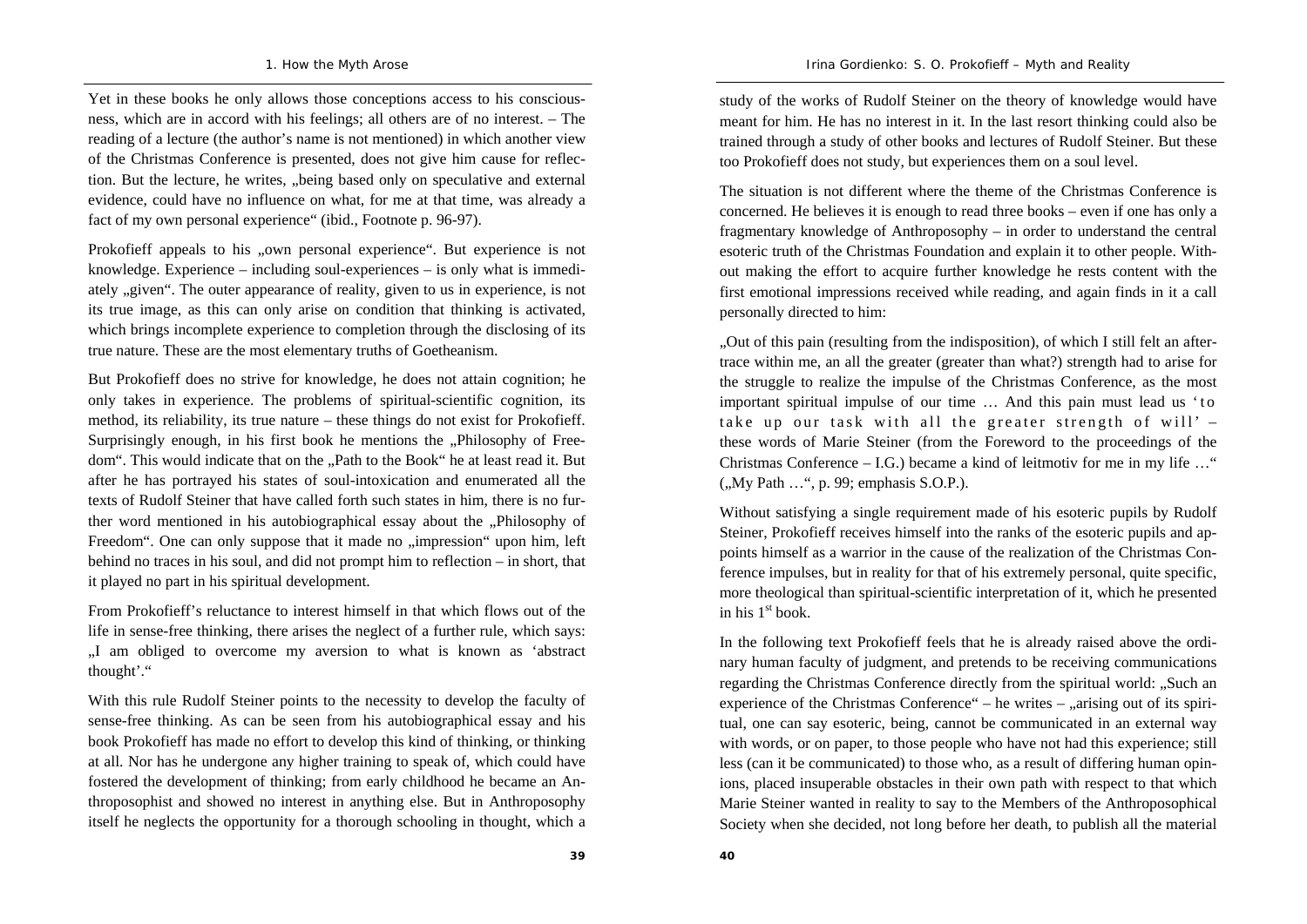relating to the Christmas Conference. To let speak, not the differing human opinions, but the Christmas Conference itself – this would mean to let it speak not merely out of the shorthand reports and minutes of the meetings, but, with the help of these, to let it speak as a 'voice from spirit-land' … that is addressed to all Anthroposophists …, and then to receive these voices in complete inner freedom from prejudice and in deep reverence, standing truly in this moment only before the spiritual world and the spiritual powers who lead the Anthroposophical movement" (ibid., p. 100; how else then?).

This could be true if it were coming from the mouth of someone who had really fulfilled the demands made of the pupil on the Anthroposophical path of development, who had really experienced the meeting with the Guardian of the Threshold, and had been granted leave by him to enter the spiritual world, in order to rise at least to the level of inspirative consciousness. From Prokofieff's lips, however, all this rhetoric sounds at best like empty phrases. In our circles people often speak in this way, but without at the same time laying claim to the role of esoteric teacher or initiate.

According to his own account Prokofieff did cross the Threshold, but we allow ourselves, in the light of what has been said, not to believe him. But our disbelief is of little consequence to him! He declares that he would have had himself to give a description of Rudolf Steiner's life from the standpoint of the Christmas Conference, "this means in a certain sense (but in what sense, precisely?) from the standpoint beyond the Threshold …" (ibid., p. 103). Through characterizing the Christmas Conference as an event beyond the Threshold and representing the experience of it as something that cannot be expressed outwardly in words, Prokofieff claims for himself the prerogative of explaining its "essential being"; and this he actually proceeded to do, and in this was aided by the thoughtlessness, passivity and credulity of the Anthroposophists. But to move on to the question: In what way did Prokofieff cross the Threshold to the spiritual world? In this connection we recall the warning of Rudolf Steiner in ...Occult Science", where he says: "In the course of a schooling that neglects the development of sureness and firmness of the judgement, and the life of feeling and character, it can occur that the higher world approaches the pupil before he has the necessary inner capacities ... But were the meeting [with the Guardian of the Threshold] to be avoided entirely, and the human being to be led into the supersensible world, then he would be just as little able to come to a knowledge of this world in its true form. For he would be quite incapable of distinguishing

between what he 'sees into' the things and what they really are. This distinction is only possible if one perceives one's own being as an image in its own right and thereby frees the surroundings from all that emanates from one's inner being. If the human being, without the meeting with the Guardian of the Threshold, were to enter the spiritual and soul world, he could fall from one deception into another … But as soon as one enters the imaginative world the pictures in it are altered through the influence of such wishes and interest, and one has before one as a seeming reality, something that one has oneself formed, or helped to form" (GA 13, p. 380-382). Ought we not, from this point of view, to look at the concluding passage of this autobiographical essay, in which Prokofieff speaks of his occult experience, arrived at on a path different from that described by Rudolf Steiner? – "The moment" – Prokofieff writes – "in which, while I was working on my first book, the true nature of the dodecahedral stone of Love revealed itself to me in real spiritual experience as an imagination of the modern Michaelic Grail, is one of the greatest moments of my life … Whoever has once seen it [the Grail] in the imaginative form of the Foundation Stone, ceases to have any intellectual doubt with regard to the esoteric significance of the Christmas Conference for our time ..." ("My Path ...", p. 104; emphasis I.G.).

Thus Anthroposophy helped Prokofieff to clothe his childhood dreams in imaginative form; it was in this way that he forged himself a path from the enthusiastic experience of the musical dramas of R. Wagner to the experiencing of himself as a Grail Knight of the present day – as the new Lohengrin who brought the message from distant Montsalvat to the Kingdom of Brabant. There lies the origin of his wonderful, romantic "Lebenstraum", which bears no relation to today's reality, and of which he says at the end of his autobiographical essay: "The founding on Earth of a modern Michael community whose mission it is in our time to become a new brotherhood of the Knights and Guardians of the Holy Grail – this seemed to me to be the principal task of the General Anthroposophical Society on the esoteric plane" (ibid., p. 104-105). But here is a case, not of understanding, but of a wishful dream which is in need of clarification. For if one wishes to speak in the present day of the tasks of the Anthroposophical Society, and that in connection with the Grail Mysteries, then it is necessary to fulfil a number of extremely difficult conditions: to bring the will into the thinking, to develop the Consciousness-soul, to understand thoroughly the time in which one is living, and to have mastered moral technique. Only when